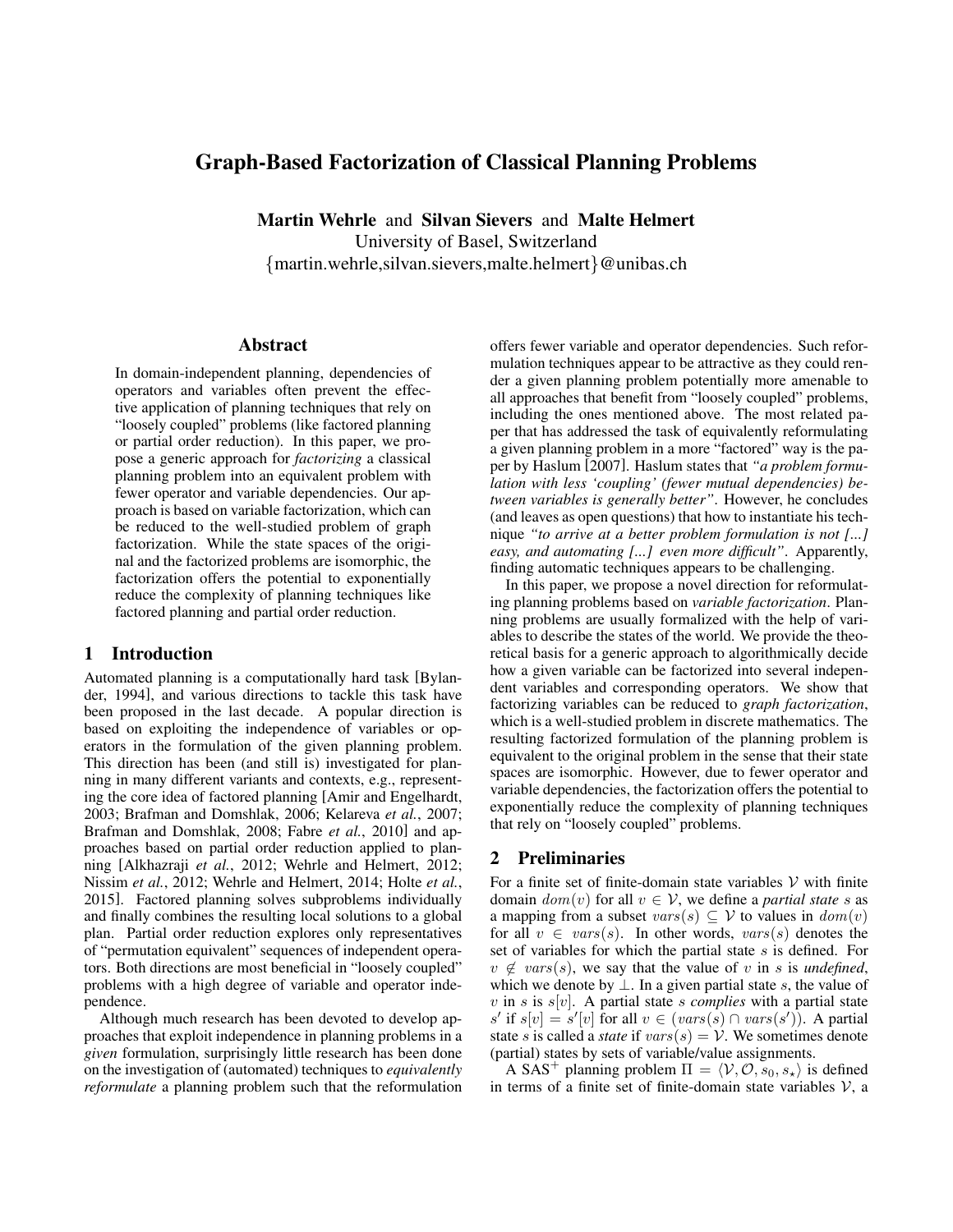finite set of operators  $\mathcal{O}$ , an initial state  $s_0$ , and a partial goal state  $s_{\star}$ . Operators  $o = \langle pre(o), eff(o), cost(o) \rangle \in \mathcal{O}$  consist of a precondition  $pre(o)$ , an effect  $eff(o)$ , and a function  $cost(o)$ . Both  $pre(o)$  and  $eff(o)$  are partial states, and  $cost(o)$  assigns a non-negative cost value to  $o$ . An operator  $o$  is *applicable* in a state  $s$  if  $pre(o)$  complies with  $s$ . Applying an applicable operator o in s yields the *successor* state s', which is obtained from s by setting the values of all  $v \in vars(eff(o))$  to  $eff(o)[v]$ , and retaining the values of the other variables from s. We say that an operator  $o \in \mathcal{O}$  *reads* a variable v if  $v \in vars(pre(o))$ , and that it *writes to* v if  $v \in vars(eff(o))$ . For technical reasons (and without loss of generality), we require variables  $v$  that occur in both the precondition and the effect of  $o$  to not read  $v$  and write to  $v$  with the same value, i.e., if  $v \in vars(pre(o)) \cap vars(eff(o))$ , then  $pre(o)[v] \neq eff(o)[v].$ 

A *plan*  $\pi = o_1, \ldots, o_n$  is a sequence of operators that is sequentially applicable in the initial state, and applying this sequence yields a state s that complies with  $s_{\star}$ . A plan  $\pi$  is *optimal* if the summed cost values of the operators in  $\pi$  are minimal among all plans in Π.

For each operator  $o \in \mathcal{O}$  and variable  $v \in \mathcal{V}$ , we define the partial state  $pre_{\setminus v}(o)$  as  $pre_{\setminus v}(o)[v'] := pre(o)[v']$  for all  $v' \in vars(pre(o)) \setminus \{v\}$ , and  $pre_{\setminus v}(o)[v']$  as undefined for all other variables v'. Informally,  $\text{pre}_{\setminus v}(o)$  represents the partial state obtained from  $pre(o)$  when setting the value of v to undefined. Accordingly, we define  $\mathit{eff}_{\setminus v}(o)$  for  $\mathit{eff}(o)$  as the partial state obtained from  $\text{eff}(o)$  when setting the value of  $v$  to undefined.

For a planning problem  $\Pi = \langle V, O, s_0, s_* \rangle$ , the *state space* of  $\Pi$  is defined as the *transition system*  $\mathcal{T}^{\Pi}$  =  $(S, L, T, s_0, S_*)$ , where S is the set of states of Π, L is the set  $\{l(o) \mid o \in \mathcal{O}\}\$  of operator labels induced by  $\mathcal{O}$ ,  $T \subseteq S \times L \times S$  is the set of transitions with  $(s, l(o), s') \in T$ if o is applicable in s and yields the successor state  $s'$ ,  $s_0$ is the initial state of  $\Pi$ , and  $S_{\star}$  is the set of goal states that comply with  $s_{\star}$ . For a variable  $v \in V$ , we define the *atomic transition system*  $\mathcal{T}^v$  of v as the homomorphic projection of  $\mathcal{T}^{\Pi}$  to v via the abstraction function  $\alpha(s) := s[v]$ , i.e., as the directed graph  $\mathcal{T}^v = \langle S^v, L, T^v, s_0^v, S_{\star}^v \rangle$  with  $\tilde{S}^v = \text{dom}(v)$ ,  $T^v\,=\, \{(\alpha(s), l(o), \alpha(s'))\,\,|\,\, (s, l(o), s')\,\in\, T\},\, s^v_0\,=\, \alpha(s_0),$ and  $S^v_\star = \{ \alpha(s) \mid s \in S^v_\star \}.$ 

#### 2.1 Graph Factorization

In discrete mathematics, the *factorization* of graphs has been studied intensively since the 1960s, both for undirected and directed graphs, and for different kinds of products. A factorization of a graph G is given by graphs  $G_1, \ldots, G_n$  such that the product of  $G_1, \ldots, G_n$  yields G. More specifically, it has been shown that undirected and directed graphs without selfloops have a unique factorization into *prime graphs* with respect to the *Cartesian product*, and that this factorization can be computed in polynomial time [Sabidussi, 1960; Winkler, 1987; Aurenhammer *et al.*, 1992; Imrich and Peterin, 2007]. Recently, a linear factorization algorithm for directed graphs without self-loops has been proposed [Crespelle and Thierry, 2015]. For directed graphs  $G_1 = \langle V_1, E_1 \rangle, \ldots, G_m =$  $\langle V_m, E_m \rangle$ , the *Cartesian product* of  $G_1, \ldots, G_m$  is defined

as  $G^{\times} := \langle V^{\times}, E^{\times} \rangle$ , with  $V^{\times} := V_1 \times \cdots \times V_m$ . There is an edge  $\langle \langle v_1, \ldots, v_m \rangle, \langle w_1, \ldots, w_m \rangle \rangle \in E^{\times}$  if and only if there is  $i \in \{1, \ldots, m\}$  with  $\langle v_i, w_i \rangle \in E_i$  and  $v_j = w_j$  for all  $j \neq i$ . We remark that, in contrast to *synchronized products*, edges in Cartesian products are not synchronized across different graphs, in the sense that every edge in the product  $G^{\times}$  corresponds to exactly one vertex change in one graph  $G_i$ . In the following, we propose a factorization approach for planning problems based on a reduction to Cartesian graph factorization.

#### 3 A Motivating Example

Assume that a truck is supposed to drive from its initial location 1 to its goal location 4, where the goal location can be reached via the intermediate locations 2 or 3. A straightforward formulation in STRIPS will include four variables at-i with  $i \in \{1, 2, 3, 4\}$  to represent the location of the truck. In  $SAS^+$ , one variable pos with domain  $dom(p \circ s) =$  $\{1, 2, 3, 4\}$  will typically be used. Figure 1 shows the atomic transition system of the  $SAS<sup>+</sup>$  version (left).



Figure 1: Atomic transition system of original formulation (left), graphs describing factorized formulation of  $x$  and  $y$ (middle), Cartesian product of factorized formulation (right).

Both the STRIPS and the  $SAS<sup>+</sup>$  formulation are "tightly" coupled" in the sense that, e.g., partial order reduction will not provide any reduction: Partial order reduction is a pruning method that eliminates permutations of sequences of *independent* operators that lead to goal states, such that at least one permutation thereof is preserved. In the example, partial order reduction does not prune anything because the two alternative paths from locations 1 to 4 over 2 or 3 are not spanned by the same set of operators, i.e., there is no equivalent permutation of operator sequences.

However, there exists a *factorization* of the SAS<sup>+</sup> variable pos into SAS<sup>+</sup> variables x and y with  $dom(x) = dom(y)$  =  $\{0, 1\}$ , with operators inc-x and inc-y that set x and y from 0 to 1, respectively. Figure 1 shows the corresponding factorized graphs representing  $x$  and  $y$  in the middle. Extending Cartesian products to labeled graphs in the straight forward way (we will formalize this below), we observe that the Cartesian product of the two factorized graphs (shown on the right in Figure 1) is structurally isomorphic to the atomic transition system in the original formulation, leaving operator names aside for the moment. This means that we can capture the semantics of the original formulation with the factorized one. At the same time, the factorized formulation yields independent operators than can be permuted arbitrarily. Hence, one of the two permutations of the plans (inc-x, inc-y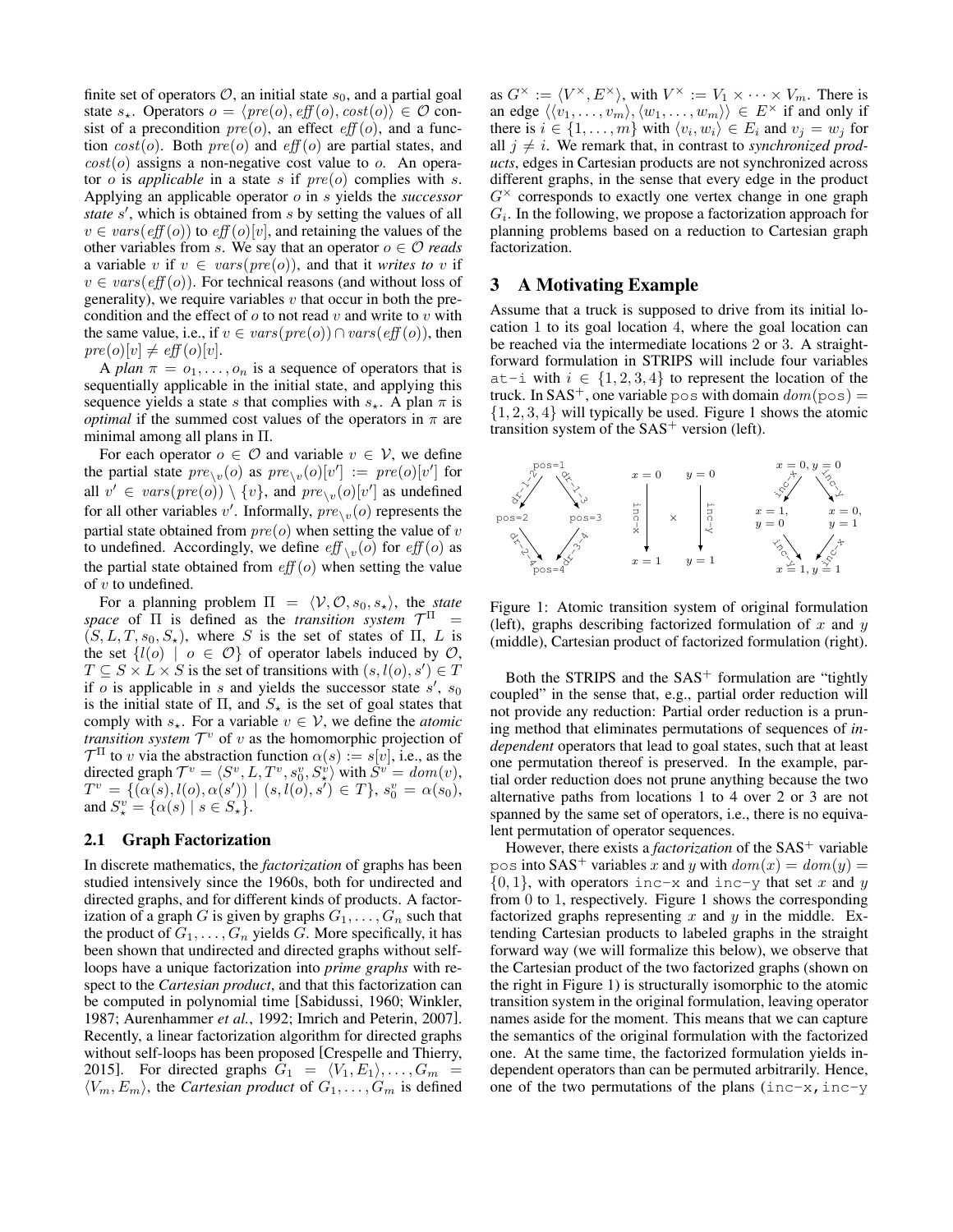and  $inc-y$ ,  $inc-x$ ) can be eliminated by the use of partial order reduction. To summarize, we observe that the factorization can yield a decoupled, but equivalent semantics of the original planning problem, and there is a 1:1 correspondence of the plans in the two formulations.

#### 4 Factorization of Planning Problems

In the following, we will generalize the concept of Cartesian graph factorization of unlabeled graphs to transition systems. The following definitions consider transition systems without self-loops – we will discuss how to handle self-loops (as they occur in atomic transition systems of planning problems) below. We start by defining Cartesian products. To keep things simple, we restrict the definitions to two graphs (the generalization to an arbitrary number is straight forward).

**Definition** 1 (Cartesian Product). *Let*  $G^1$  =  $(S^1, L, T^1, s_0^1, S^1)$  *and*  $G^2 = (S^2, L, T^2, s_0^2, S^2)$  *be transition systems with common label set* L *and without self-loops (i.e., without transitions of the form* (s, l, s) *for any state s and any label l). The* Cartesian product  $G^1 \times G^2$  *of*  $G^1$ and  $G^2$  is the transition system  $G^{\times} := (S^{\times}, L, T^{\times}, s_0^{\times}, S_{\star}^{\times}),$  $where S^{\times} = \{(s^1, s^2) \mid s^1 \in S^1, s^2 \in S^2\}$  *is the Cartesian product of*  $S^1$  *and*  $S^2$ *, and there is an edge*  $((s^1, s^2), l, (t^1, t^2))$  in  $T^{\times}$  iff  $(s^1, l, t^1) \in T^1$  and  $s^2 = t^2$ , *or*  $s^1 = t^1$  *and*  $(s^2, l, t^2) \in T^2$ *. Analogously to*  $S^{\times}$ *,*  $s_0^{\times}$  *is* defined as  $(s_0^1, s_0^2)$ , and  $S_\star^\times$  as the Cartesian product of  $S_\star^1$ and  $S^2$ .

**Definition 2** (Cartesian Factor). Let  $G = (S, L, T, s_0, S_*)$  be *a transition system without self-loops. The transition systems*  $G_1 = (S^1, L, T^1, s_0^1, S_\star^1)$  and  $G_2 = (S^2, L, T^2, s_0^2, S_\star^2)$  are Cartesian factors *of* G *iff* G *is isomorphic to the Cartesian*  $p$ roduct  $G^{\times} = (S^{\times}, L, T^{\times}, s_0^{\times}, S_{\star}^{\times})$  of  $G_1$  and  $G_2$ , i.e., iff *there is a bijective function*  $\varphi : S \to S^{\times}$  *such that*  $\langle s, l, t \rangle \in$  $T \text{ iff } \langle \varphi(s), \overline{l'}, \varphi(t) \rangle \in T^{\times} \text{ for } l, l' \in L.$ 

We remark that in Def. 2, two transition systems are called "isomorphic" if their graph structures are isomorphic in the usual sense, whereas labels (that correspond to operator names when used for planning problems) are allowed to be different.

We now apply the concept of graph factorization to planning. As atomic transition systems characterize the behavior of variables, values, and value changes, a factorization of such an atomic transition system  $\mathcal{T}^v$  of variable v corresponds to a factorization of  $v$  itself. Furthermore, the factorized variables of  $v$  also yield a factorization of the operators that read or write to  $v$ . To formally define these factorized operators, let us come back to the question how to handle selfloops in atomic transition systems. We observe that, apart from the trivial case where an operator does not mention variable v at all, self-loops in an atomic transition system  $\mathcal{T}^v$  can either be induced by an operator that reads  $v$ , but does not write to  $v$ , or vice versa does not read  $v$ , but writes to  $v$ . In the following definition of factorized operators, these cases are handled separately from the case where an operator both reads and writes to v. For a given atomic transition system  $\mathcal{T}^v = \langle S^v, L, T^v, s_0^v, S_x^v \rangle$ , we define the atomic transition system without self-loops  $\overline{\mathcal{T}}^v = \langle S^v, L, \overline{T}^v, s_0^v, S_\star^v \rangle$ , which is obtained from  $\mathcal{T}^v$  by removing all self-loops from  $T^v$ , i.e.,  $\overline{T}^v := \{ (s, l, t) \in T^v \mid s \neq t \}.$ 

Let  $\hat{\mathcal{O}}^v := \{o \in \mathcal{O} | v \in (vars(pre(o)) \cup vars(eff(o)))\}$ be the operators that "work on  $v$ ". In the following, we again restrict our definitions to two graphs to keep things simple.

**Definition 3** (Factorized Operators). Let  $\Pi = \langle V, \mathcal{O}, s_0, s_\star \rangle$ *be a planning problem, let*  $v \in V$  *be a variable with atomic transition system*  $T^v = \langle S^v, L, T^v, s_0^v, S_x^v \rangle$ , and let  $\overline{T}^v =$  $\langle S^v, L, \overline{T}^v, s_0^v, S_x^v \rangle$  be the corresponding atomic transition *system without self-loops. Let*  $\mathcal{T}^{v_1} = \langle S^{v_1}, L, T^{v_1}, s_0^{v_1}, S_{\star}^{v_1} \rangle$ system without set *j*-toops. Let  $f^* = \langle S^* , L, I^* , s_0^*, s_{\mathbf{x}}^* \rangle$ <br>and  $T^{v_2} = \langle S^{v_2}, L, T^{v_2}, s_0^{v_2}, S_{\mathbf{x}}^{v_2} \rangle$  be Cartesian factors of  $\overline{\mathcal{T}}^v$  and let  $\varphi$  be the bijection between  $\mathcal{T}^v$  and  $\overline{\mathcal{T}}^{v_1}\times \overline{\mathcal{T}}^{v_2}=0$  $(S^\times, L, T^\times, s_0^\times, S_\star^\times).$ 

*Let*  $o = \langle pre(o), eff(o), cost(o) \rangle$  *be an operator with*  $o \in$ O<sup>v</sup> *. The* factorized operator o <sup>f</sup> *of* o *is defined as follows. We distinguish three cases.*

*1.*  $v \in vars(pre(o)) \cap vars(eff(o)),$  *i.e., o both reads and writes to* v*. Then* o *induces a transition*  $(re^{i\omega}$  and *writes* to c. There conduces a manifold  $(re^{i\omega})[v], l, eff(o)[v]) \in \overline{T}^v$ , which, via  $\varphi$ , corresponds to a transition  $t^{\times} = ((s_1, s_2), l', (t_1, t_2)) \in T^{\times}$ *for some*  $l' \in L$ *, where*  $(s_1, s_2) = \varphi(pre(o)[v])$  *and*  $(t_1, t_2) = \varphi(\text{eff}(o)[v])$ . By the definition of Cartesian *products, the transition* t <sup>×</sup> *is induced by exactly one transition*  $(s_i, l', t_i) \in T^{v_i}$  *for some*  $i \in \{1, 2\}$ *. The factorized operator of* o *is defined as*

$$
o^f := \langle pre_{\setminus v}(o) \cup \{v_i \mapsto s_i\}; \text{eff}_{\setminus v}(o) \cup \{v_i \mapsto t_i\}; c_o \rangle
$$
  
with  $c_o := \text{cost}(o)$ .

2. 
$$
v \in vars(pre(o)) \setminus vars(eff(o)), i.e., o only reads v,
$$
  
but does not write to v. Let  $\varphi(pre(o)[v]) = (s_1, s_2)$ .  
The factorized operator of o is defined as

$$
o^f := \langle pre_{\setminus v}(o) \cup \bigcup_{i=1}^2 \{v_i \mapsto s_i\}; \, \text{eff}_{\setminus v}(o); \, \text{cost}(o) \rangle,
$$

*i.e., the condition*  $\{v \mapsto pre(o)[v]\}$  *is replaced by the corresponding conditions on the factorized variables and values obtained from* ϕ*.*

*3.*  $v \in vars(eff(o)) \setminus vars(pre(o))$ *, i.e., o only writes to v*, but does not read *v*. Let  $\varphi(\text{eff}(o)[v]) = (t_1, t_2)$ . The *factorized operator of* o *is defined as*

$$
o^f := \langle pre_{\setminus v}(o); \mathit{eff}_{\setminus v}(o) \cup \bigcup_{i=1}^2 \{v_i \mapsto t_i\}; \mathit{cost}(o) \rangle,
$$

*i.e., the effect*  $\{v \mapsto eff(o)[v]\}$  *is replaced by the corresponding effects on the factorized variables and values obtained from*  $\varphi$ *.* 

Bullet point 1 in Def. 3 refers to operators that both read and write to  $v$  and hence induce a non-self-loop transition in the atomic transition system  $\mathcal{T}^v$  (recall that we assume  $pre(o)[v] \neq eff(o)[v]$  for *o*). Such operators are mapped to factorized operators that only read and write to only one factorized variable, and retain the precondition and effects on the remaining variables. Bullet points 2 and 3 in Def. 3 cover the remaining cases where  $o$  only reads  $v$  or writes to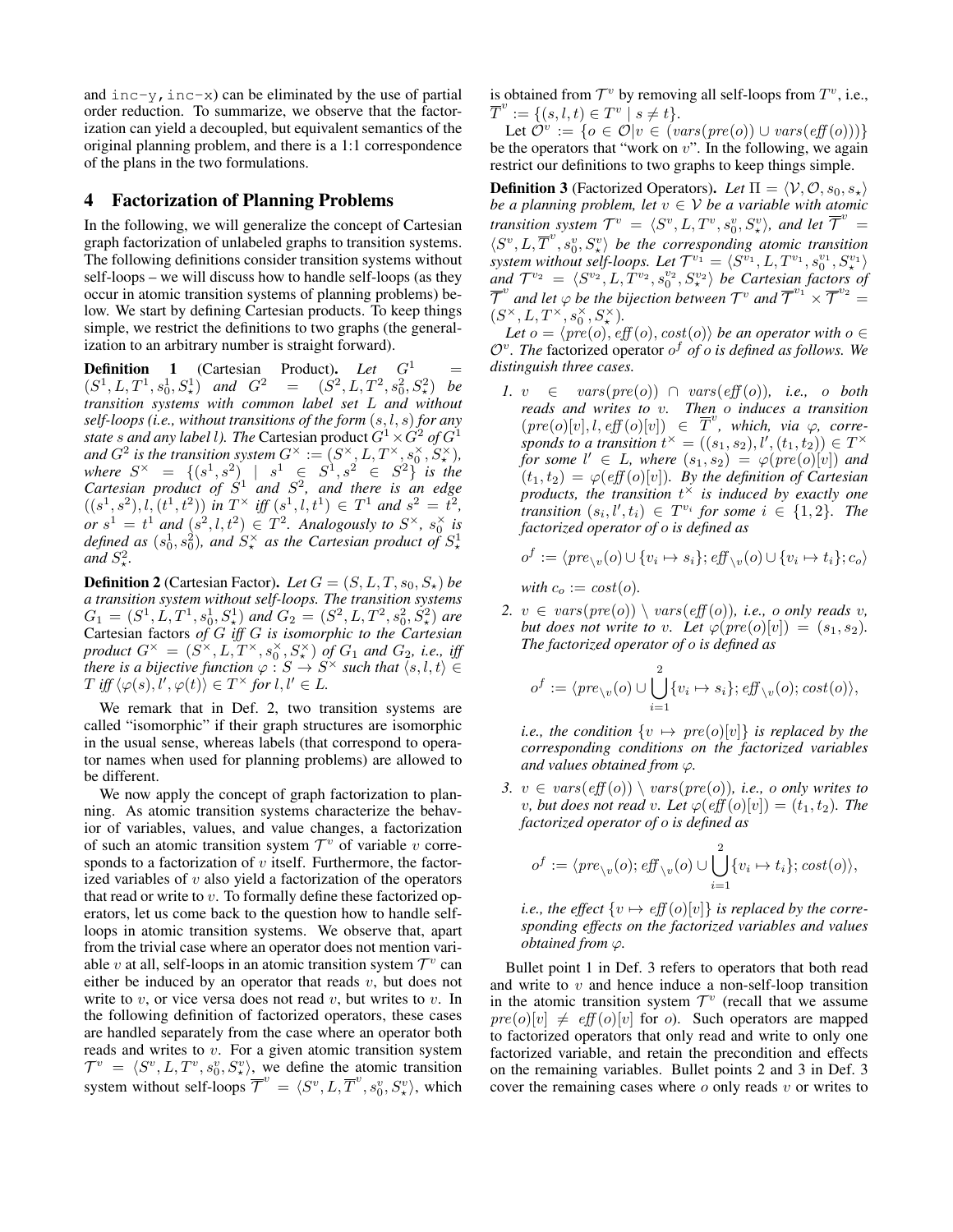$v$ , respectively. Such operators can only induce self-loops, hence they are not captured by the factorization (which ignores self-loops). The corresponding factorized operator is defined based on the variable/value combination of the factorized variables and the bijective mapping provided by  $\varphi$ .

We note that, due to the definition of Cartesian products, there are generally several operators that are mapped to the same factorized operator. For example, in the planning problem in Fig. 1, the two operators that drive from position 1 to 2 and drive from position 3 to 4, are mapped to the single operator that sets  $x$  from 0 to 1.

We are now ready to define factorized planning problems (for simplicity, again restricted to the case of two factors).

Definition 4 (Factorized Planning Problem). *Let* Π =  $\langle V, \mathcal{O}, s_0, s_\star \rangle$  *be a planning problem, let*  $v \in V$  *be a vari*able with atomic transition system  $\mathcal{T}^v$ , and let  $v_1, v_2$  be fac*torized variables of v, i.e., let*  $\mathcal{T}^{v_i} = \langle S^{v_i}, L, T^{v_i}, s_0^{v_i}, S_{\star}^{v_i} \rangle$ *for*  $i \in \{1,2\}$  *be Cartesian factors of*  $\overline{\mathcal{T}}^v$  *and let*  $\varphi$  *be the bijection between*  $\overline{\mathcal{T}}^v$  *and*  $\mathcal{T}^{v_1} \times \mathcal{T}^{v_2}$ *. The factorized plan*ning problem  $\Pi^f = \langle \mathcal{V}^f, \mathcal{O}^f, s_0^f, s_\star^f \rangle$  *with respect to*  $v_1, v_2$  *is defined as follows:*

- *1.*  $V^f := V \setminus \{v\} \cup \{v_1, v_2\}$  *with*  $\{v_1, v_2\} \cap V = \emptyset$ *, where*  $dom(v_i) := S^{v_i}$  for  $i \in \{1, 2\}.$
- 2.  $\mathcal{O}^f := \{o^f \text{ factorized operator of } o \mid o \in \mathcal{O}^v\} \cup \mathcal{O} \setminus \mathcal{O}^v$
- *3. Let*  $s_0[v] = x$  and  $\varphi(x) = (x_1, x_2)$ *. Then*  $s_0^f[v_i] := x_i$ *for*  $i \in \{1, 2\}$ *, and*  $s_0^f[w] := s_0[w]$  *for all*  $w \in V \setminus \{v\}$ *.*
- 4. If  $v \notin vars(s_*)$ , then  $s_*^f[v_i] := \bot$  for  $i \in \{1,2\}$ . Otherwise, let  $s_\star[v] = x$  and  $\varphi(x) = (x_1, x_2)$ . Then  $s_\star^f[v_i] :=$  $x_i$  *for*  $i \in \{1,2\}$ *. In both cases,*  $s^f_*[w] := s_*[w]$  *for all*  $w \in \mathcal{V} \setminus \{v\}.$

We remark that the definition of factorized planning problems is solely based on the bijective mapping from variable assignments  $\{v \mapsto x\}$  to factorized assignments  $\{v_1 \mapsto$  $x_1, v_2 \mapsto x_2$  provided by  $\varphi$  (i.e.  $\varphi(x) = (x_1, x_2)$ ). As a consequence, the state space graphs of original and factorized problems are isomorphic (modulo operator renaming), which we show formally in the following theorem. We again only consider the case of two factors for simplicity.

**Theorem 1.** Let  $\Pi = \langle V, \mathcal{O}, s_0, s_* \rangle$  *be a planning problem,*  $v \in V$ *, and*  $v_1, v_2$  *be factorized variables of v induced by an isomorphism*  $\varphi$  *in the sense of Def.* 2. Let  $\Pi^f \,=\, \langle {\cal V}^f, {\cal O}^f, s_0^f, s_\star^f \rangle$  be the factorized planning problem *with respect to*  $v_1, v_2$ *. Then the state space graphs of* Π *and* Π<sup>f</sup> *are isomorphic (where operators can have different names).*

*Proof.* Let  $\overline{\mathcal{T}}^v$ ,  $\mathcal{T}^{v_1}$  and  $\mathcal{T}^{v_2}$  be the atomic transition systems (without self-loops) of  $v, v_1, v_2$ . Let S and  $S^f$  be the set of states of  $\Pi$  and  $\Pi^f$ . In the following, for a tuple  $\varphi(x) =$  $(x_1, x_2)$ , we denote the *i*th component  $x_i$  of  $\varphi(x)$  by  $\varphi(x)[i]$ ,  $i \in \{1,2\}$ . We will show that the state spaces of  $\Pi$  and  $\Pi^f$ are isomorphic via the function  $\psi : \mathcal{S} \cup \mathcal{O} \to \mathcal{S}^f \cup \mathcal{O}^f$ , which is defined by

$$
\psi(s) := (s \setminus \{v \mapsto s[v]\}) \cup \{\bigcup_{i=1}^{2} (v_i \mapsto \varphi(s[v])[i])\}
$$

for states, by  $\psi(o) := o^f$  for  $o \in \mathcal{O}^v$  and  $\psi(o) := o$  for  $o \in \mathcal{O} \setminus \mathcal{O}^v$ . For brevity, we only consider the non-trivial case for operators  $o \in \mathcal{O}^v$ . Assume there is a state transition from state s to t by applying such  $\sigma$  in the state space of  $\Pi$ . We will show that there is a corresponding state transition from  $\psi(s)$  to  $\psi(t)$  by applying  $\psi(o) = o^f$  in the state space of  $\Pi^f$ .

- 1.  $v \in vars(pre(o)) \cap vars(eff(o))$ . To simplify notation, let  $x := s[v]$  and  $y := t[v]$ , with  $x \neq y$ . As o sets v from x to y, there is a transition  $\langle x, l, y \rangle$  in  $\overline{\mathcal{T}}^v$ . As  $\varphi$  is an isomorphism between  $\overline{\mathcal{T}}^v$  and the Cartesian product  $\mathcal{T}^\times$  of  $\mathcal{T}^{v_1}$  and  $\mathcal{T}^{v_2}$ , there is a transition  $t^{\times} := \langle \varphi(x), l', \varphi(y) \rangle$ in  $\mathcal{T}^{\times}$  for some  $l' \in L$ . By the definition of Cartesian products, the transition  $t^{\times}$  is induced by a transition in exactly one Cartesian factor  $i \in \{1, 2\}$ , say factor i. Hence there is a transition  $\langle \varphi(x)[i], l', \varphi(y)[i] \rangle$  in  $\mathcal{T}^{v_i}$ . This is the defining transition of operator  $o<sup>f</sup>$  according to Def. 3:  $o^f = \langle \overline{pre}_{\setminus v}(o) \cup \{v_i \mapsto \varphi(x)[i]\}; \overline{eff}_{\setminus v}(o) \cup$  $\{v_i \mapsto \varphi(y)[i]\}; cost(o)\rangle$ . It follows that  $o^f$  is applicable in  $\psi(s)$  and leads to  $\psi(t)$ :  $o^f$  sets  $v_i$  from  $\varphi(x)[i]$ to  $\varphi(y)[i]$ , and o and o<sup>f</sup> have the same preconditions and effects on other variables than v (hence  $pre(o^f)$  and  $eff(o^f)$  comply with  $\psi(s)$  and  $\psi(t)$ , respectively).
- 2.  $v \in vars(pre(o)) \setminus vars(eff(o))$ . As o is applicable in s,  $pre(o)[v] = s[v]$ . By the definitions of  $o^f$  and  $\psi$ ,  $pre(\overline{o}^{f})[v_{i}] = \varphi(s[v])[i] = \psi(s)[v_{i}]$  for  $i \in \{1,2\}$ , and the preconditions of  $o^f$  on other variables than  $v_1, v_2$  are the same as those of o. Hence,  $o^f$  is applicable in  $\psi(s)$ . As  $o$  does not modify  $v, o^f$  does not modify  $v_1, v_2$  either, and the effects of  $o^f$  on other variables than  $v_1, v_2$  are the same as those of  $o$ . Hence, because  $o$  leads from  $s$  to  $t$ , the application of  $o^f$  in  $\psi(s)$  leads to  $\psi(t)$ .
- 3.  $v \in vars(eff(o)) \setminus vars(pre(o))$ . As v does not occur in the precondition of  $o, o^f$  does not mention  $v_1, v_2$ in its precondition either, and its preconditions on other variables than  $v_1, v_2$  are the same as those of o. Hence, because *o* is applicable in *s*,  $o^f$  is applicable in  $\psi(s)$ . Because the application of  $o$  in  $s$  yields  $t$ , it follows that  $t[v] = e f\bar{f}(o)[v]$ . By the definitions of  $o^f$  and  $\psi$ ,  $\ell(f(\sigma^f)[v_i] = \varphi(t[v])[i] = \psi(t)[v_i]$  for  $i \in \{1,2\}$ , and the effects of  $o^f$  on other variables than  $v_1, v_2$  are the same as those of o. Hence the application of  $o^f$  in  $\psi(s)$ leads to  $\psi(t)$ .

Showing that for all state transitions in  $\Pi^f$  there is a corresponding transition in Π is done analogously.  $\Box$ 

Corollary 1. *Factorizing planning problems via isomorphism* ϕ *preserves plan existence and optimal plan cost.*

*Proof.* Plan existence is preserved because the state spaces of the planning problems are isomorphic according to Theorem 1, and because  $\varphi$  preserves the initial state and goal states: goal states are preserved because  $v$  is a goal variable in the original planning problem with goal value  $s<sub>\star</sub>[v] = x$ iff the factorized variables  $v_1, v_2$  of v are goal variables in the factorized planning problem with goal values  $s_{\star}[v_i] =$  $\varphi(x)[i]$  for  $i \in \{1,2\}$ . Analogously,  $\varphi$  preserves the initial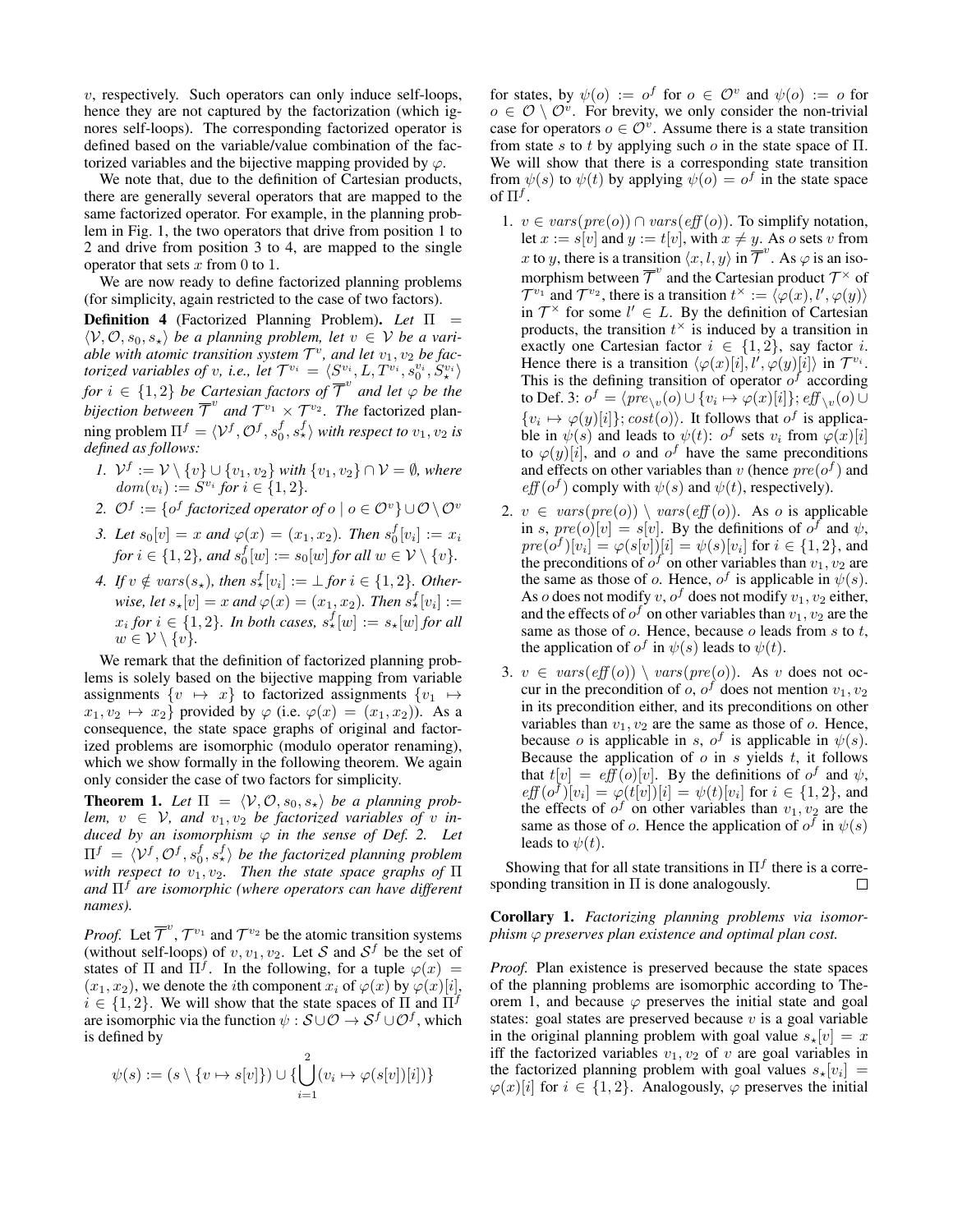state. Optimal plan cost are preserved because factorized operators have the same cost as the corresponding operators in the original problem.  $\Box$ 

The mapping from operators  $\mathcal O$  to factorized operators  $\mathcal O^f$ (Def. 3) allows us to transform plans  $\pi^f$  in the factorized planning problem  $\Pi^f$  to plans  $\pi$  in the original problem  $\Pi$  by scanning  $\pi^f$ , and "mapping back" all factorized operators in  $\mathcal{O}^f$  to operators in  $\mathcal{O}$ . As mentioned above, assuming v to be a variable factorized into  $v_1, \ldots, v_n$ , and assuming  $o^f$  to be a factorized operator, there are several operators in the original problem that correspond to  $o^f$ , hence the inverse function is not uniquely defined. However, as the state spaces of the original and the factorized problem are isomorphic, there is exactly one original operator that corresponds to  $o<sup>f</sup>$ .

#### 5 Properties of Factorized Planning Problems

We now study some properties of factorized planning problems. Brafman and Domshlak [2006] presented a *factored* planning algorithm whose runtime is exponential only in the treewidth of the (undirected) causal graph [Knoblock, 1994] of the planning problem and its *local width*, the smallest number  $k$  such that a plan that writes to each variable at most  $k$ times exists. We show that factorization can be very beneficial for factored planning.

**Theorem 2.** Let  $\Pi$  be a planning problem and  $\Pi^f$  be a factor*ized planning problem of* Π*. The runtime bound for factored planning in* Π<sup>f</sup> *can be exponentially smaller than for* Π*.*

*Proof.* Consider a family of planning problems  $\Pi_n$  ( $n \in \mathbb{N}$ ) obtained by generalizing the example in Fig. 1. Let  $\Pi_n$  consist of one variable pos with  $dom(pos) = \{1, ..., 2^n\}$  such that the corresponding factorized planning problem  $\Pi_n^f$  consists of *n* variables  $v_1, \ldots, v_n$ . For each  $v_i$ , there is exactly one operator in  $\Pi_n^f$  that sets  $v_i$  from 0 to 1 (and hence, there are  $n$  atomic transition systems with two locations, as shown in the middle in Fig. 1 for  $n = 2$ ). The initial and the goal states are given by  $v_i = 0$  and  $v_i = 1$  for all  $i \in \{1, \ldots, n\}$ , respectively. For all  $n \in \mathbb{N}$ , there is a plan in  $\Pi_n^f$  that affects every variable  $v_i$  only once (local width 1), whereas every plan in  $\Pi_n$  affects pos at least n times (local width n). The tree width of the causal graph is equal to 1 in both  $\Pi_n$  and  $\Pi_n^f$ . Hence factored planning provides an exponential runtime bound for  $\Pi_n$  but a polynomial one for  $\Pi_n^{\mathcal{J}}$ .  $\Box$ 

In the following, we show that similar results hold for *strong stubborn sets* [Valmari, 1989; Alkhazraji *et al.*, 2012] and *sleep sets* [Godefroid, 1996; Holte *et al.*, 2015].

For a given state s, strong stubborn sets can prune permutations of operator sequences that consist of *independent* operators and lead from s to a goal state, with the guarantee that at least one of these permutations is preserved in s. Operators o and  $o'$  are denoted as independent if  $o$  does not disable  $o'$  (i.e., there is no variable v such that  $eff(o)[v] \neq pre(o')[v])$ , and  $o'$  does not disable  $o$ , and  $o, o'$  do not have conflicting effects (i.e., there is no variable v such that  $\operatorname{eff}(o)[v] \neq \operatorname{eff}(o')[v]$ ).

**Theorem 3.** Let  $\Pi$  be a planning problem and  $\Pi^f$  be a factor*ized planning problem of* Π*. The size of the reachable state*

*space with strong stubborn sets in* Π<sup>f</sup> *can be exponentially smaller than the corresponding size in* Π*.*

*Proof.* Consider again the problems  $\Pi_n$  and factorized problems  $\Pi_n^f$  from the proof of Theorem 2. In every state of  $\Pi_{n_f}^f$ strong stubborn sets contain only one of the operators of  $\Pi_n^f$ (all factorized operator pairs are independent). This yields a reachable state space of size  $n + 1$ . In contrast, strong stubborn sets do not prune in  $\Pi_n$  because all operators are *not* independent with each other. Hence,  $\Pi_n$  has  $2^n$  reachable states.  $\Box$ 

Sleep sets are usually applied in tree search algorithms to avoid exploring equal states reached via different paths in the state space. Sleep sets can prune state transitions induced by *commutative* operators. Operators  $o$  and  $o'$  are denoted as commutative if  $o$  and  $o'$  are independent, and additionally,  $o$ and  $o'$  do not enable each other (i.e., there is no variable  $v$ such that  $eff(o)[v] = pre(o')[v]$ , and vice versa).

**Theorem 4.** Let  $\Pi$  be a planning problem and  $\Pi^f$  be a factor*ized planning problem of* Π*. The number of generated nodes with iterative deepening search and sleep sets can be exponentially smaller in* Π<sup>f</sup> *than in* Π*.*

*Proof.* Consider the problems  $\Pi_n$  and factorized problems  $\Pi_n^f$  from the proof of Theorem 2. Optimal plans in  $\Pi_n$  and  $\Pi_n^f$  have length *n*, and therefore iterative deepening search explores all paths of length  $n - 1$  in the second last iteration. Without pruning,  $\Pi_n$  and  $\Pi_n^f$  have n! paths of length  $(n-1)$ from the initial state.

Sleep set pruning in  $\Pi_n$  does not prune any search node because there is no pair of operators that is commutative. Hence n! search nodes are generated at depth  $n - 1$ .

In contrast, sleep set pruning in  $\Pi_n^f$  prunes all but one path to every reachable state: Because operators in this problem are commutative, sleep sets assume an (arbitrary) total order < on the set of operators, and it is easy to see that under this restriction, every state can only be reached by a single path. This results in a runtime bound of  $O(2^n)$  when searching  $\Pi_n^f$ , an exponential reduction compared to  $n!$  for  $\Pi_n$ .

#### 6 Discussion

Our approach provides the basic theory of a novel direction for problem reformulation. As shown in the previous section, techniques that rely on "loosely coupled" problems can benefit from factorization. However, we also observe that the current theory for factorizing atomic transition systems such that the resulting state spaces are isomorphic is stronger than needed, as we only need the *reachable* part of the product to be equal to the original. Consider the example in Fig. 2, an extension of the example in Fig. 1.

The example shows an atomic transition system  $\mathcal{T}$ , where a truck is supposed to drive from location 1 to 5 via one of the locations 2 or 3. Again, typical partial order reduction methods do not fire in this problem formulation because all pairs of operators interfere (i.e., they are not independent). However, although  $T$  cannot be factorized into non-trivial Cartesian factors, there exists a factorization into variables  $x, y, z$ and corresponding operators  $o_1 = \langle \{x \mapsto 0\}; \{x \mapsto 1\} \rangle$ ,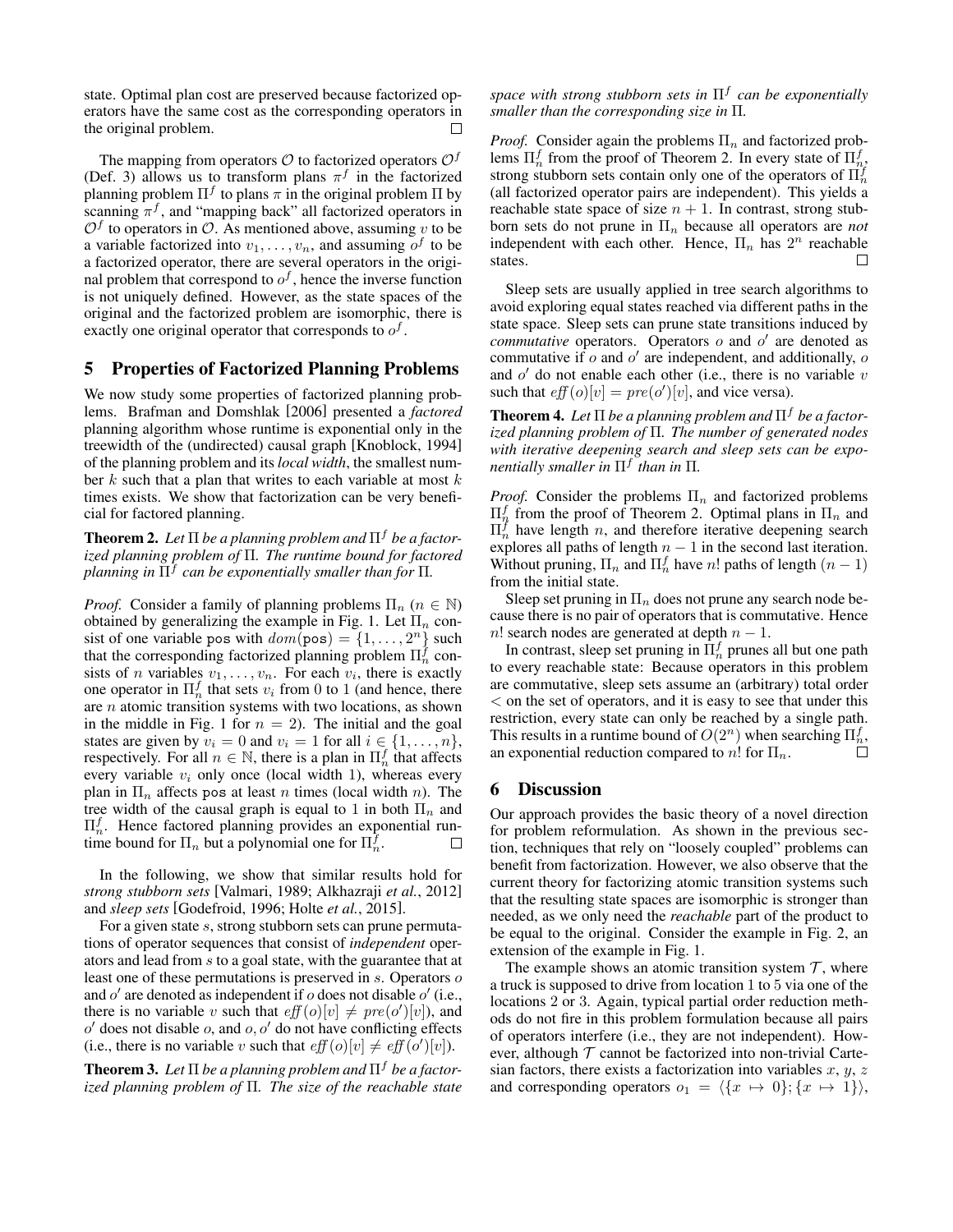

Figure 2: Example atomic transition system.

 $o_2 = \langle \{y \mapsto 0\}; \{y \mapsto 1\} \rangle$  and  $o_3 = \langle \{x \mapsto 1, y \mapsto 1\} \rangle$  $1$ ;  $\{z \mapsto 1\}$  such that the *reachable* state space (with the initial state  $\{x \mapsto 0, y \mapsto 0, z \mapsto 0\}$  induced by  $o_1, o_2, o_3$ is isomorphic to  $\mathcal T$ . We observe that  $o_1, o_2, o_3$  are independent, which can be exploited by, e.g., partial order reduction. How to compute such "relaxed factorizations" remains an open question.

Factorizing variables into an equivalent problem formulation can be viewed as a variant of "inverse fluent merging". Fluent merging [van den Briel *et al.*, 2007; Seipp and Helmert, 2011] merges several variables to a joint new variable with corresponding variable domain. As a result, the merged formulation can be more amenable to the computation of accurate heuristics. On the other hand, fluent merging can increase coupling in the problem formulation.

# 7 Towards a Planning Algorithm

Factorization algorithms for planning need to handle labeled transitions, while existing graph factorization algorithms do not handle transition labels (see Section 2.1). A straightforward, yet rather restrictive way to still make use of these algorithms is based on a try-and-check approach: Given a planning problem  $\Pi$  and a variable v of  $\Pi$ , such an algorithm considers the atomic transition system  $\mathcal{T}^v$ , and computes a factorization of the underlying directed graph without selfloops  $\overline{\mathcal{T}}^v$  where labels are ignored. To obtain a correct factorization according to our theory, the algorithm then needs to check if operators that are supposed to be mapped to the same factorized operator as defined by the Cartesian factors have the same preconditions and effects on other variables than  $v$  in  $\Pi$ . If this is the case, the factorized planning problem  $\Pi^f$  can be computed. The Cartesian graph factorization can be achieved in linear time [Crespelle and Thierry, 2015]. The remaining part of checking the conditions on the factorized operators can be done in low-order polynomial time in the compact size of the planning problem, yielding an overall low-order polynomial time complexity. In addition, atomic transition systems for typical planning problems often have rather small sizes, hence the overhead of checking for Cartesian factors will mostly be negligible.

Currently, we do not have a fully automatic implementation. A preliminary analysis of planning domains from the international planning competitions up to 2014 revealed that some domains (Floortile, Grid, Sokoban, Tetris and Visitall) contain atomic transition systems whose unlabeled graph structure can be factorized. However, they do not pass the tryand-check approach, i.e., cannot be factorized into non-trivial Cartesian factors according to our theory.

As a proof of concept, we slightly modified the IPC Visitall domain such that "moving" and "marking as visited" are represented by different operators. We applied the Fast Downward planner [Helmert, 2006] to this domain and its factorization, using  $A^*$  with strong stubborn sets as well as IDA<sup>∗</sup> with sleep sets. While the factorization does not yield additional pruning with strong stubborn sets (as "moving" can still disable "mark-as-visited"), it does when applied with sleep sets. We compare IDA<sup>∗</sup> with and without sleep sets, using Fast Downward's blind heuristic and Fast Downward's implementation of iPDB [Haslum *et al.*, 2007; Sievers *et al.*, 2012]. Table 1 shows the resulting number of generated nodes (without the last  $f$ -layer to avoid tiebreaking issues) and the runtime in seconds.

| size | original formulation |            |         |       | factorized formulation |            |         |        |
|------|----------------------|------------|---------|-------|------------------------|------------|---------|--------|
|      | #nodes               |            | runtime |       | #nodes                 |            | runtime |        |
|      | nop                  | prune      | nop     | prune | nop                    | prune      | nop     | prune  |
|      |                      |            |         | blind |                        |            |         |        |
| 6    | 3853                 | 3853       | 0.0     | 0.0   | 3853                   | 987        | 0.0     | 0.0    |
| 9    | $2.5e + 6$           | $2.5e + 6$ | 12.2    | 14.4  | $2.5e + 6$             | 93613      | 12.2    | 0.6    |
| 12   |                      |            |         |       |                        | $1.1e+7$   |         | 86.0   |
|      |                      |            |         | iPDB  |                        |            |         |        |
| 12   | 81042                | 81042      | 0.7     | 0.8   | 72721                  | 19102      | 4.5     | 4.2    |
| 16   | $1.9e+7$             | $1.9e+7$   | 112.6   | 125.5 | $1.3e+7$               | $1.5e + 6$ | 107.7   | 22.9   |
| 20   |                      |            |         |       |                        | $1.6e + 8$ |         | 1710.8 |

Table 1:  $IDA^*$  without pruning (nop) and with sleep sets pruning (prune); dashes mean out of time (> 1800 seconds)

Focusing on the results with the blind heuristic (to measure the pure pruning ability on the factorization) displayed in the upper part, we observe that the factorization allows sleep sets to cut down the number of generated nodes by avoiding the generation of duplicates. The smaller search space translates into lower runtime. When using iPDB (lower part), we observe that the factorization causes iPDB to compute a more accurate heuristic (i.e., fewer nodes are generated on the factorized formulation also when no pruning is applied), which results in a slightly higher precomputation time. More importantly, we again observe that the factorization can be beneficial when applied with sleep sets, which can in turn result in fewer generated nodes and lower runtime.

#### 8 Conclusions

We have proposed a theory for equivalently reformulating planning problems based on Cartesian graph factorization. Factorized planning problems offer the potential to yield exponentially smaller state spaces when factored planning or partial order reduction is applied. In the future, it will be important to turn the theory into practice: As we have observed, the requirement for the resulting state spaces to be isomorphic is stronger than needed, because we only need the reachable part of the product to be equal to the original. Furthermore, it will be important to investigate more sophisticated factorization algorithms for labeled graphs.